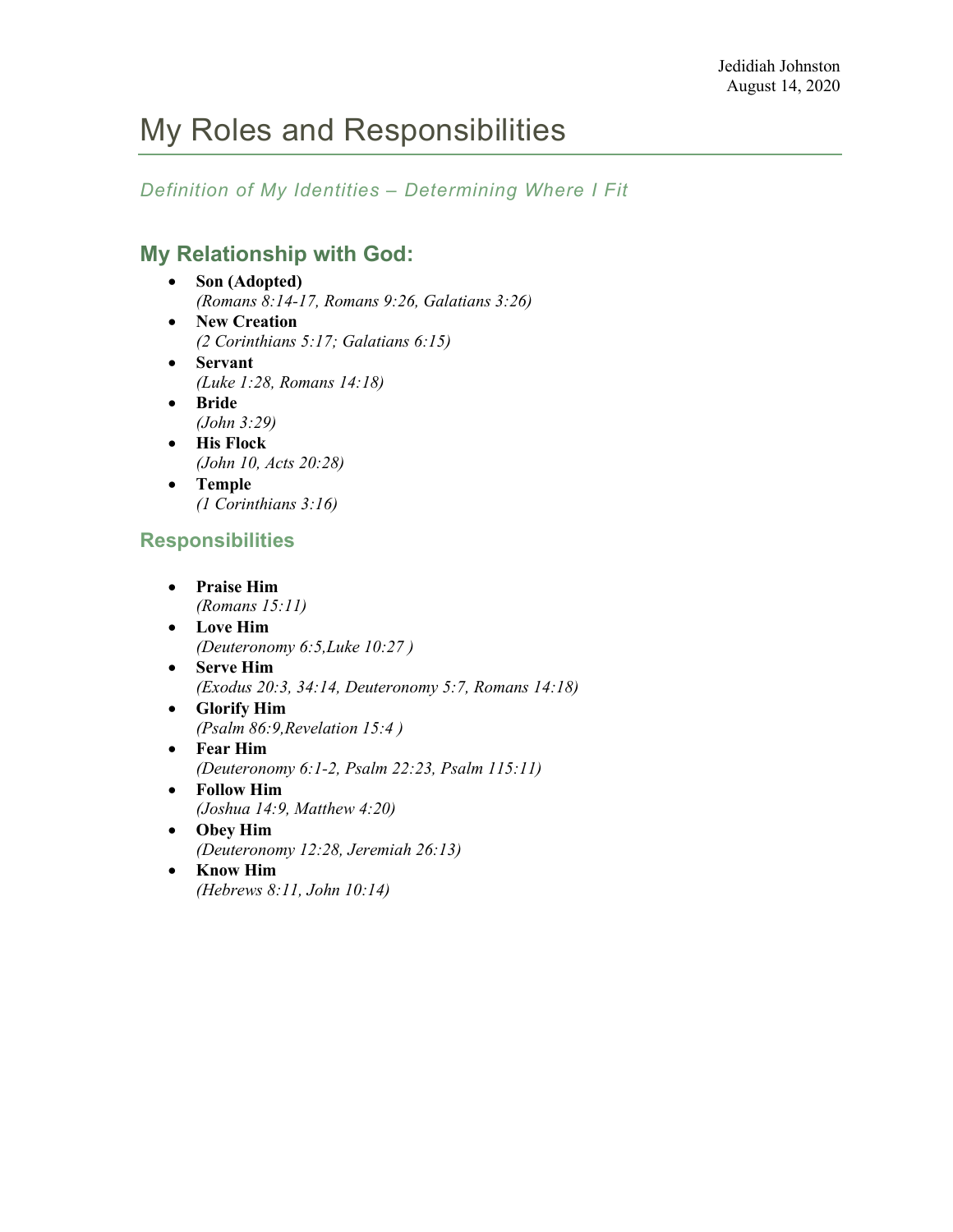## **My Relationship to My Family:**

## **Son (child)**

Responsibilities:

- **Honor my father and mother** *(Exodus 20:12)*
- **Obey my parents** *(Ephesians 6:1, Colossians 3:20)*

#### **Husband**

Responsibilities:

- **Love my wife** *(Ephesians 5:25, 28, Colossians 3:19)*
- **Remain faithful to my wife** *(Malachi 2:14-16, Hebrews 13:4, Exodus 20:14)*
- **Provide my wife** *(Ephesians 5:28-33, 1 Timothy 5:8)*
- **Protect my wife** *(Joshua 1:14, Nehemiah 4:13-14, Deuteronomy 20:7-8)*
- **Lead spiritually** *(1 Corinthians 11:3)*

#### **Father**

Responsibilities:

- **Train my children in the Lord** *(Proverbs 22:6, 2 Timothy 3:15, Deut. 6:7)*
- **Discipline** *(Proverbs 13:24, Proverbs 19:18)*
- **Love my children** *(Ephesians 6:4, Hebrews 12:7)*
- **Do not exasperate my children** *(Ephesians 6:4)*

## **My Relationship with Christians in My Church Family:**

- **Brother in Christ** *(James 2:1, Colossians 1:1-2)*
- **Body Member** *(1 Corinthians 12:12-13, Ephesians 4:3)*
- **Part of The Flock** *(John 21:15-21, John 10:1-21, )*
- **Mentor to younger men** *(Deuteronomy 6:7, 11:19 )*
- **Elder / Pastor** *(Titus 1:5-9, 1 Timothy 3:1-7, Galatians 5:22-25)*